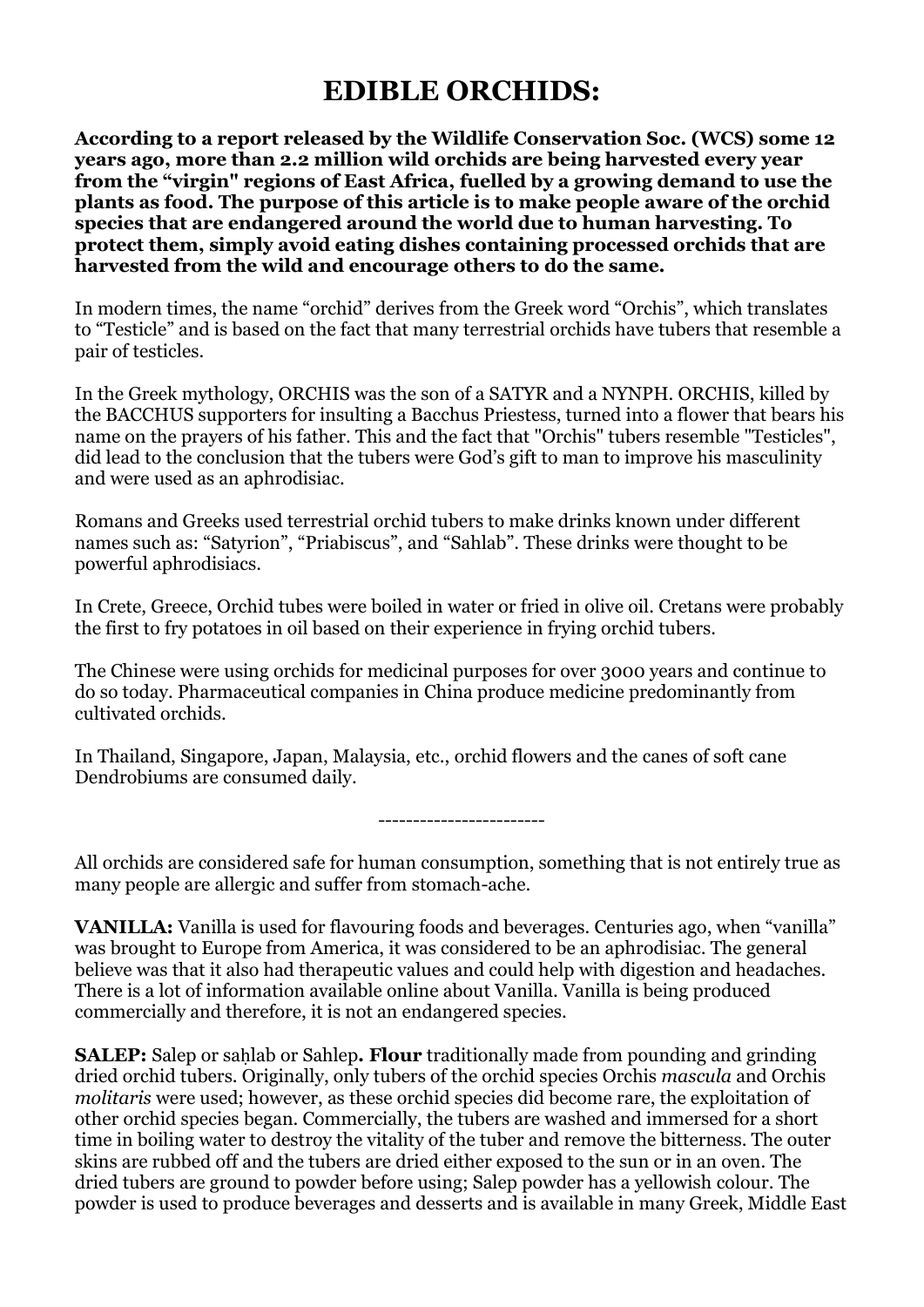and Iranian markets. As beverage, salep was very popular in Europe, before coffee and tea were introduced. As desserts we know "salep pudding" and "salep ice cream" which is popular in Greece and Turkey. The ice cream production alone uses a substantial number of tubers (1 tuber =  $ca$  5 gm).

**KAIMAKI ICE CREAM:** Famous Greek Creamy Ice Cream that contains "Masticha" (Gum Mastic) which gives it the chewing texture and Salep powder as a thickening agent. A similar ice cream called "Dondurma" is produced in Turkey.

**CHIKANDA:** Popular Zambian dish. A brown jelly, also sold at roadsides by the slice. Prepared by pounding the orchid tubers to remove the skins, then grinding to produce the "yellowish flour" which is then mixed with water, soda, salt to test and peanut flour to adjust the thickness. The mix is poured into a suitable container and left to set and cool. The growing appetite for "Chikanda" had a dramatic impact on orchid populations in the whole of East Africa.

**CHINAKA:** Malawi delicacy. Used like "Relish". According to locals, Chinaka is not only a delicacy but also a powerful medicine that protects people from diseases and provides them with energy. Satyrium *cursonii* is the preferred species; however, other species like Disa *englerian*, Disa *robusta*, Disa *zombica*, Habenaria *clavate*, Satyrium *ambylosaccos*, Satyrium *buchanii*, etc do the job too.

The tubers are cleaned, pounded in a mortar and cooked preferably with a locally produced "baking powder" called "Chidulo". If Chidulo is not available, sodium bicarbonate can be used in its place. In a few minutes, a "cake" mix is produced which is poured into a container and left to cool and solidify. To finish, the "cake" is cut into small pieces and cooked with groundnut sauce or tomatoes. Chinaka the "relish" is ready.

**OLATSHE:** Popular Bhutan dish, part of the local diet. The preferred orchid for this dish is Cymbidium *hookerianum*. The flowers (open or not) are removed from the stalk, washed and boiled in water until soft. After draining the water a mixture of spices, melted cheese and salt are added. After five minutes cooking, the dish is ready. Olatshe can be served with rice, noodles or simply used as a dip. The orchid flowers add bitterness and the additional spices are added to offset that bitterness.

**OLACHOTO:** Another Bhutan delicacy which uses Cyclanthera *pedata* flowers instead of Cymbidium flowers.

**DENDROBIUM:** Dendrobium orchids are a very common food all over the world but especially in Thailand.

Den. bigibbum hybrid-flowers are sold in USA as edible decorations for food.

Dendrobium flowers are also dipped in batter and deep-fried.

Den. chrysotoxum flowers are dried and consumed as tea.

Den. longicornu flowers are pickled by the "Tamang" people (living in Nepal).

Dendrobium canes are stir-fried in many Asian countries and are also used to make sauces. In Singapore and Thailand there are Orchid Cookery Classes, introducing stir-fried orchids and orchid sauces.